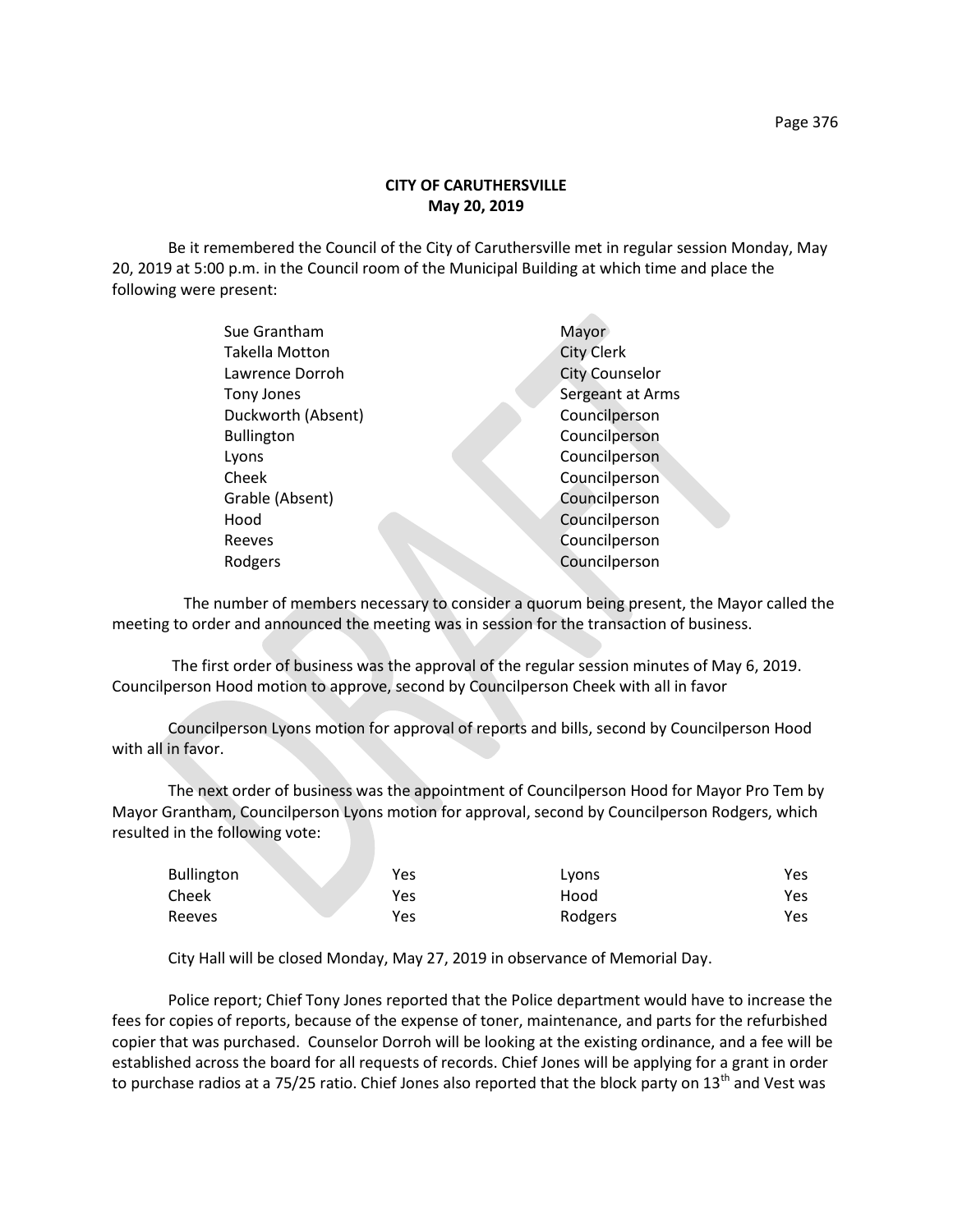## Page 377

very successful with over 300 kids and their parents attending. Area business made donations, and a thanks was given.

Fire report; Fire calls from May 8, 2019 through May 20, 2019 are as follows: 5/8/19; Mutual aid request by the Kennett Fire department for a structure fire. Ed Woods with Woods Services completed the annual Preventive Maintenance and Pump Certification on all 3 pumpers. All 3 trucks and tanker have had the annual hose testing conducted per insurance guidelines.

Chief Charlie Jones reported that the Emergency Management Region E Coordinator came to the City Friday, May 17, 2019 to look at the sink holes and sewer breaks throughout the community. Pictures and reports were sent to Jefferson City, and Director Ron Walker established that a more investigative work needed to be conducted. An aerial search took place to see if anything else needed to be looked at to determine what was going on. There was ground checking and loud noises observed coming from a sewer manhole on Edwards last week, and a geologists conducted tests. The State is very concern about the City's saturation, sewer pipes and manholes collapsing, and wants records and documentation to be sent in for grant purposes. The cost estimates and documentation will be conducted by an engineering firm.

Mike Bernard suggested that with the City's drainage issues that the City and Drainage District 3 go in half and half, and let the County do the work to alleviate the drainage issues with the ditches in the Bell Fountain and District 3 areas. Councilperson Hood motion that a letter be written to address the drainage issues, second by Councilperson Bullington with all in favor.

Public Works; Paul Shaw reported that 13 six yard dumpsters had been picked up resulting from the spring cleanup week; anything that was missed will be picked up. The pickup of leaves and limbs will be back on track in the weeks to come. The Taven Lift station is sinking and a bypass manhole has been set up. There's still a lot of water underneath that's not being seen, the pumps are running nonstop. A diver looked for the bar pit in question with Arcosa, but it was too dark, and nothing could be done. There were 3 bids for the STP project for 20<sup>th</sup> Street. , Robinson Inc. had the lowest bid with only a difference of \$682.91 with Apex who the City is familiar with the work, which will be talked about in closed session concerning any possible changes.

Code Enforcement; Sonya Fuller reported that she was processing letters, and that a fine was imposed towards the resident that she went to court for. A list is being made of properties that need mowing that will be done in-house. There was a question about the Young property that has been discussed, and Councilperson Hood was told that work would be done on the property before August.

Library report; Teresa Tidwell reported that all the newspapers in the county have been digitized and are online dating from 1800 to 1966. Ms. Tidwell is distributing surveys for compliance for a national grant showing community input. The Summer Learning Program about space starts Tuesday, May 28, 2019, signups are provided online. There are a few kits left for the Teddy Bear Picnic occurring June 1, 2019.

Budget report; Councilperson Lyons reported that it looks like that the General Fund is increasing due to things being moved around. Department heads should be thinking about their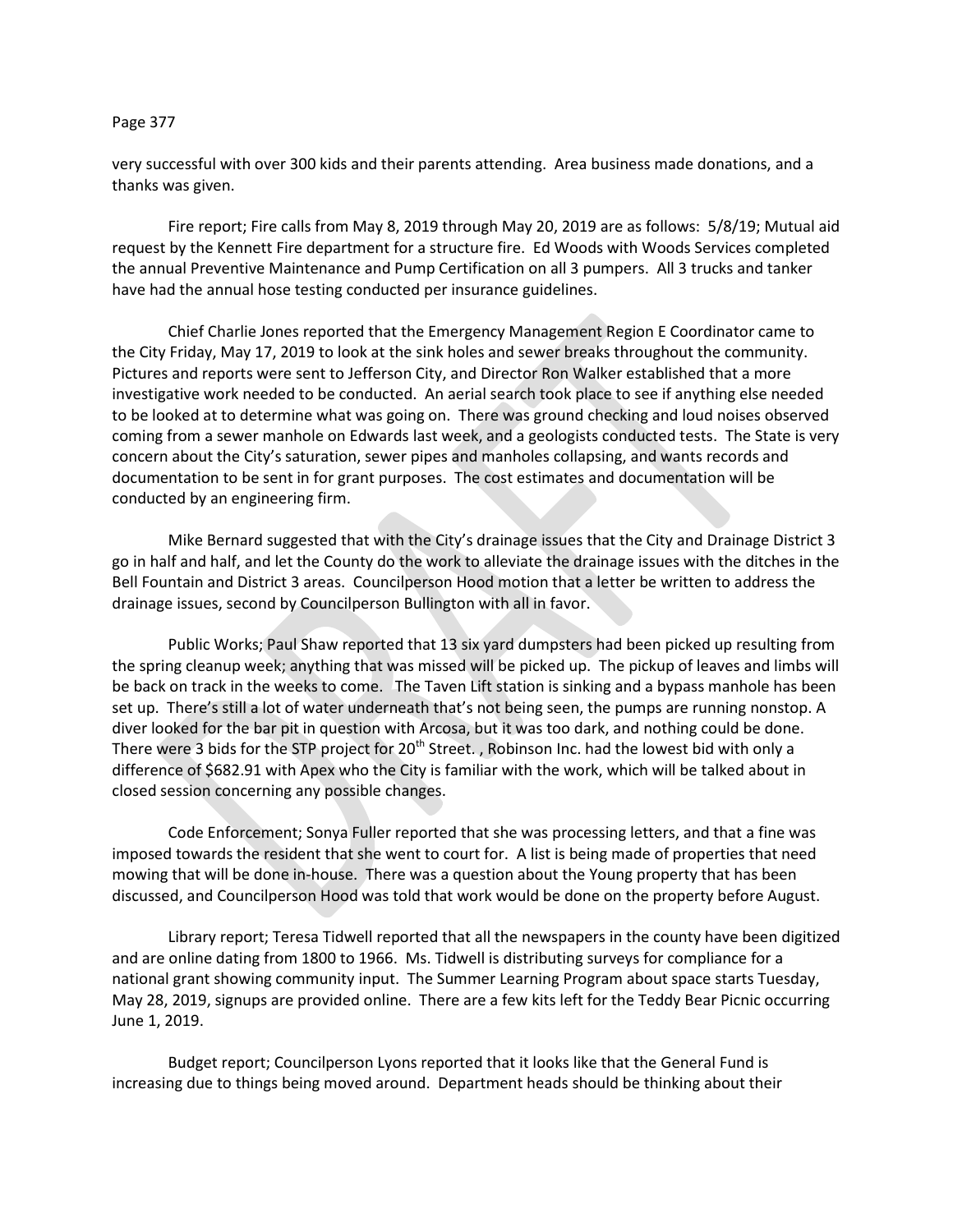budgets for next year. Councilperson Bullington is concerned about the Sanitation Fund as to whether or not the dollar is being put back in; Paul Shaw will look into the matter.

The City Collector provided the results of the taxes being collected due to the roadblocks set up for the checking of the City sticker as follows:

| Real Estate               | \$2,097.71 | Personal Property | \$2,947.05 | Vehicle Sticker \$472.00 |  |
|---------------------------|------------|-------------------|------------|--------------------------|--|
| Total Interest \$1,222.73 |            |                   |            |                          |  |

Economic Committee report; Mike Bernard reported that with the Economic Council putting forth a number of initiatives, one being the redesigning of the City's website. An annual \$40.00 fee for the domain, a \$2,000.00 one-time fee, and \$60.00 monthly would be the fees. The fees would compensate for the updates, and continual support from Creative Design. Councilperson Bullington motion to move forward with the website, second by Councilperson Lyons, which resulted in the following vote:

| <b>Bullington</b> | Yes | Lyons   | Yes. |
|-------------------|-----|---------|------|
| Cheek             | Yes | Hood    | Yes  |
| Reeves            | Yes | Rodgers | Yes  |

New business; Barbara Merideth proposed that the instituting of the flagpoles and fundraising should be conducted by the City and with the different organizations working together. After much discussion, Councilperson Cheek motion to authorize the placement of the flagpoles and the seeking of funding. Councilperson Lyons second the motion, which resulted in the following vote:

| <b>Bullington</b> | Yes        | Lyons   | Yes |
|-------------------|------------|---------|-----|
| Cheek             | Yes        | Hood    | Yes |
| Reeves            | <b>Yes</b> | Rodgers | Yes |

Business from the floor; Paul Shaw made mention that the mosquito chemicals had come in, and spraying will commence in the next 2 weeks. They will also start setting out things in standing water that kills the eggs. The street sweeper has also been in operation.

Karen Malin reported that they were having the 6th Annual River Bootheel Festival June 8, 2019 at the American Legion and they're trying to grow, becoming like Saturday in the park with vendors and booths. They always give money to an organization, and this year it will be the Outreach Support Center in which they will buy supplies. The event during the day is for the kids they come and participate, and it ends at 4:00 p.m. The adults move inside of the American Legion at 5:00 p.m. where there's music with local and surrounding area talent.

Introduction to bills; Counselor Dorroh introduced bill No. 2019-02, An Ordinance Regulating the Keeping of Animals. Councilperson Lyons motion for the first reading by title only, second by Councilperson Hood, with all in favor. Councilperson Hood motion for the second reading, second by